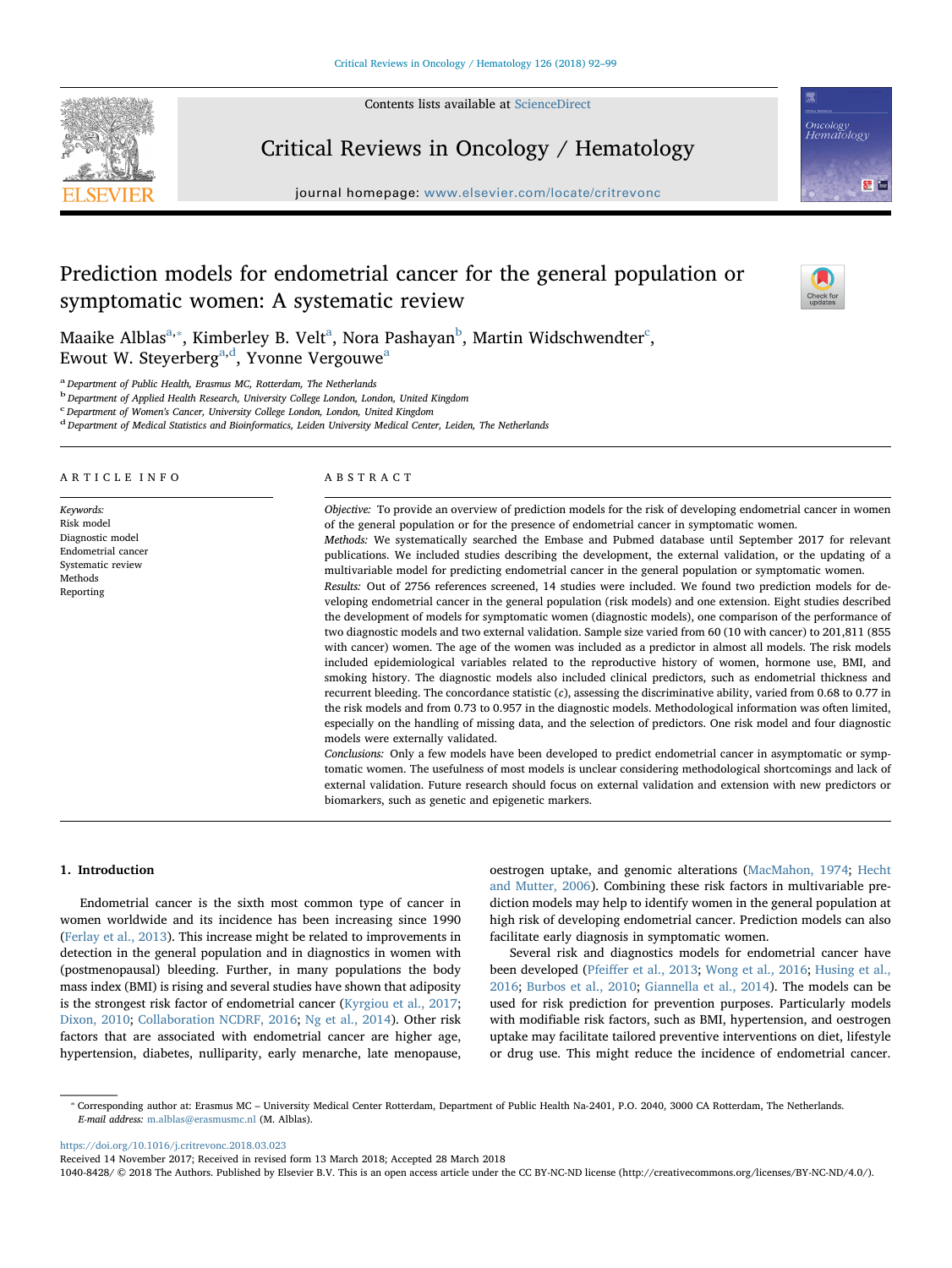Once endometrial cancer has developed, diagnostic models can be used for early diagnosis. Postmenopausal bleeding and increasing endometrial thickness are the most common symptoms of endometrial cancer and are often considered in these diagnostic models ([Gull et al.,](#page-6-9) [2003\)](#page-6-9). The diagnostic models facilitate early diagnosis, which may result in efficient use of diagnostic resources and improved survival.

Since no overview of these models has been published so far, we aimed to systematically review multivariable models predicting the risk of endometrial cancer in the general population. We also systematically reviewed models for the presence of endometrial cancer in symptomatic women. We describe the model development, the included predictors, the predicted outcome, and any attempts to external validation to assess the quality of the models and determine if these models are ready for use in practice.

## 2. Methods

## 2.1. Search strategy

The search strategy that was used in this review was based on previous published searches [\(Damen et al., 2016;](#page-6-10) [Ingui and Rogers,](#page-6-11) [2001\)](#page-6-11) and other systematic reviews of prediction models [\(Smit et al.,](#page-7-3) [2015;](#page-7-3) [Meads et al., 2012;](#page-6-12) [Mushkudiani et al., 2008](#page-7-4)). Specific terms for endometrial cancer were added to the search strategy. The index terms of papers that were considered relevant were manually searched to check if any search terms were missing from the search strategy. The final strategy (S1) was used in the PubMed and Embase databases in August 2017.

### 2.2. Inclusion criteria

We included all papers with the main aim of developing, validating or updating a model predicting the risk of endometrial cancer in the general population or presence in symptomatic women. Any multivariable (at least two predictors) prediction model was eligible for inclusion, including prediction scores or prediction tools. Only papers written in the English language were included. There was no restriction on publication date.

#### 2.3. Screening process and data extraction

Two authors performed the screening process and data extraction. One author (MA) reviewed the titles and abstracts of all papers that were identified during the search, after which a random sample of 10% was checked by another author (KV). Both authors independently screened the full text of the remaining papers for eligibility. Disagreements were solved by discussion between the authors or consulting a senior author (YV).

The data extraction sheet was based on the CHARMS checklist. The data extraction sheet was pilot tested on two articles to ensure consistency between both authors. Subsequently, both authors performed the data extraction on all included papers. Specific attention was paid to four main topics (study design and methods, outcome and predictors, model development, model performance and model validation) of the CHARMS checklist, as these topics mainly influence the validity of the models.

Study design and methods: We identified the study design (e.g. casecontrol, cohort, case-cohort), source of data (e.g. hospital based or national registries) and size of the study population. In addition, the inclusion criteria for each study were assessed.

Outcome and predictors: We assessed the measurement and definition of both the outcome and predictors, and the handling of predictors (e.g. predictors were kept continuous or were dichotomized).

Model development: We assessed the following topics: handling of predictors, number of events per variable (EPV), number and handling of missing data (e.g. single imputation, multiple imputation), methods

for selection of predictors in the multivariable model (e.g. univariate analyses or subject matter knowledge) and during multivariable modelling (backward or forward selection), modelling method (e.g. logistic regression, cox proportional hazards), shrinkage (e.g. penalized shrinkage or lasso) and model presentation (e.g. regression formula, score chart, nomogram or risk score).

Model performance and validation: Aspects concerning model performance and validation that were assessed were discrimination, calibration, internal validation (e.g. split-sample approach, cross-validation, bootstrapping) and external validation (e.g. geographical or temporal validation). Furthermore, the sensitivity, specificity, positive and negative likelihood ratios, and positive and negative predictive values of the diagnostic models were included in this topic, if reported.

#### 3. Results

We identified 2756 papers during the initial search. These records were screened on title and abstract after which 23 records were included for full text screening. The low sensitivity of the search (less than 1% of the initial search result was included for full text screening) is in line with other searches, as a consequence of the lack of adequate search terms for prediction models. After full text screening, 9 papers were eligible for inclusion. In addition, 5 extra papers were identified by hand search, leading to the inclusion of 14 papers in this review ([Fig. 1](#page-1-0)). Two papers developed prediction models for the general population (risk models), eight papers developed prediction models for symptomatic women (diagnostic models), one paper internally evaluated a model, two papers described the external validation of previous developed models and one paper described the extension of an existing prediction model.

## 3.1. Prediction models for endometrial cancer in the general population (risk models)

#### 3.1.1. Study designs and population

The two studies that developed risk models used data from population based cohorts; one study used the European EPIC cohort ([Husing](#page-6-6) [et al., 2016\)](#page-6-6) and one study used a cohort from the United States (Pfeiff[er et al., 2013\)](#page-7-1) (US) [\(Table 1](#page-2-0)). The data was collected using a

<span id="page-1-0"></span>

Fig. 1. Flow diagram of study selection process.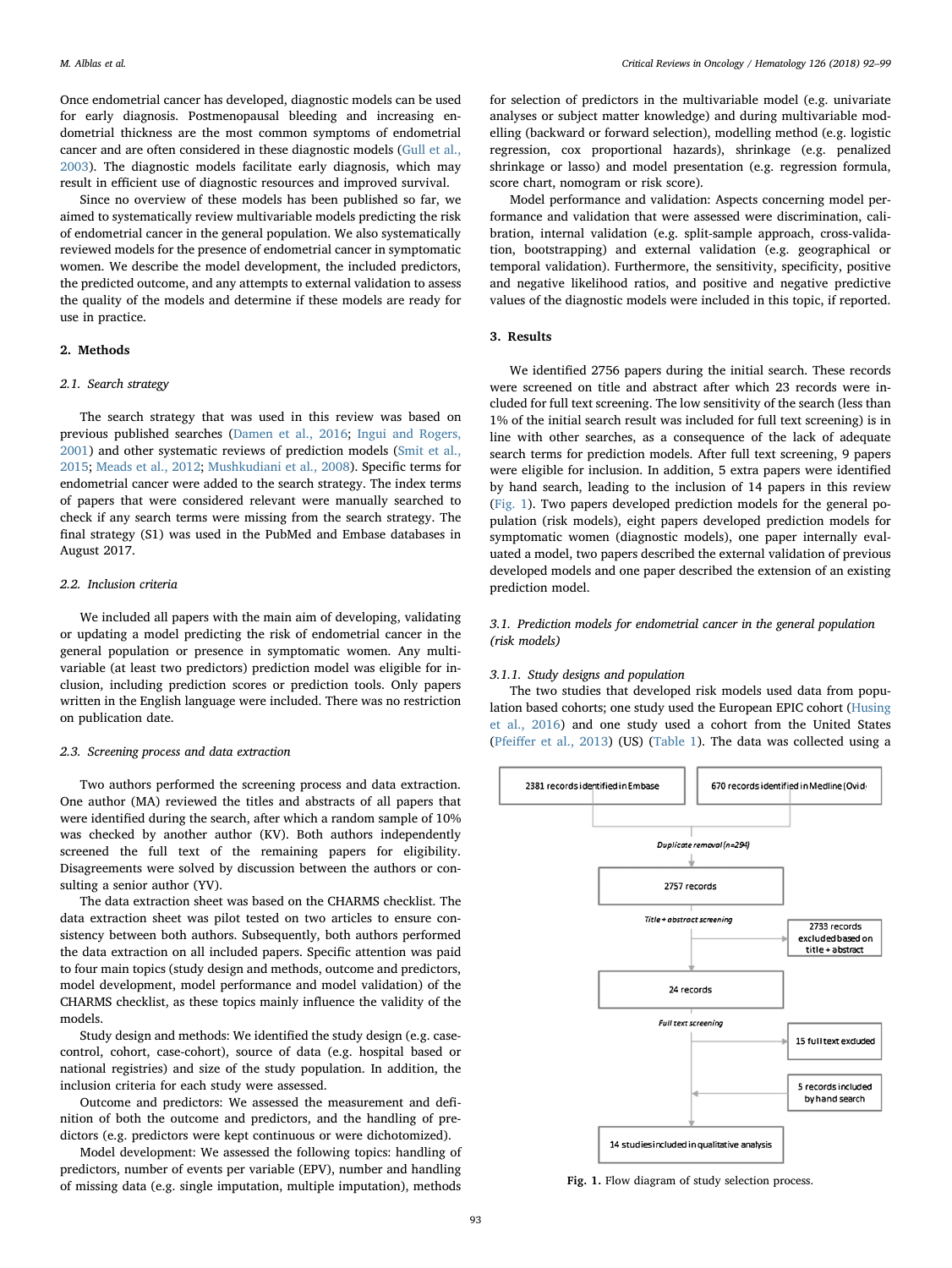<span id="page-2-0"></span>

| Characteristics of 14 included studies.<br>Table 1 |      |                           |                                       |                                                   |                                                                                                         |                          |
|----------------------------------------------------|------|---------------------------|---------------------------------------|---------------------------------------------------|---------------------------------------------------------------------------------------------------------|--------------------------|
| First author                                       | Year | Study design              | Recruitment period                    | Total number of participants<br>(number of cases) | Inclusion criteria                                                                                      | Aim of study             |
| Risk models                                        |      |                           |                                       |                                                   |                                                                                                         |                          |
| Fortner                                            | 2017 | Nested case-cohort        | 1992-2000                             | 716 (247)                                         | Women without hysterectomy and prevalent cancer                                                         | Extension                |
| Hüsing                                             | 2015 | Prospective cohort        | 1992-2000                             | 201,811 (855)                                     | Women without hysterectomy and prevalent cancer                                                         | Development              |
| Pfeiffer                                           | 2013 | Prospective cohort        | 1993-2001<br>PLCO:                    | 41,694 (462)                                      | Non-Hispanic white women aged 50+                                                                       | Development + validation |
|                                                    |      |                           | NIH-AARP: 1995-1996<br>NHS: 1990-2004 | 104,985 (1097)<br>37,241 (532)                    |                                                                                                         |                          |
| Diagnostic models                                  |      |                           |                                       |                                                   |                                                                                                         |                          |
| Madkour                                            | 2017 | Prospective cohort        | Unknown                               | 60 (10)                                           | Women with postmenopausal bleeding                                                                      | Development              |
| Plotti                                             | 2017 | Prospective cohort        | 2013-2016                             | 298 (102)                                         | Women aged 30 to 80 years with ultrasound                                                               | Validation               |
|                                                    |      |                           |                                       |                                                   | endometrial abnormalities and scheduled hysteroscopy                                                    |                          |
| Wong                                               | 2016 | Retrospective cohort      | 2002-2013                             | 4383 (168)                                        | Women with vaginal bleeding                                                                             | Development              |
| Sladkevicius                                       | 2016 | Prospective cohort        | 2009-2014                             | 350 (80)                                          | bleeding, $ET \geq 4.5$ mm, and no fluid in the uterine<br>Postmenopausal women presenting with vaginal | Validation               |
|                                                    |      |                           |                                       |                                                   | cavity                                                                                                  |                          |
| Giannella                                          | 2014 | Prospective observational | 2008-2013                             | 624 (72)                                          | Postmenopausal women presenting with vaginal                                                            | Development              |
|                                                    |      |                           |                                       |                                                   | bleeding and $ET \geq 4$ mm undergoing diagnostic                                                       |                          |
|                                                    |      |                           |                                       |                                                   | hysteroscopy                                                                                            |                          |
| Angioli                                            | 2013 | Prospective cohort        | 2010-2012                             | 675 (88)                                          | endometrial abnormalities and scheduled hysteroscopy<br>Women aged 40 to 65 years with ultrasound       | Development              |
| Opolskiene                                         | 2011 | Prospective cohort        | 2002-2009                             | 261 (63)                                          | Postmenopausal women presenting with vaginal                                                            | Development              |
|                                                    |      |                           |                                       |                                                   | bleeding, $ET \geq 4.5$ mm and no fluid in the uterine                                                  |                          |
|                                                    |      |                           |                                       |                                                   | cavity                                                                                                  |                          |
| <b>Burbos</b>                                      | 2011 | Prospective cohort        | 2006-2009                             | 3347 (201)                                        | Postmenopausal women presenting with vaginal<br>bleeding                                                | Development              |
| Musonda                                            | 2011 | Prospective cohort        | 2006-2009                             | 3795 (221)                                        | Postmenopausal women presenting with vaginal<br>bleeding                                                | Comparison               |
|                                                    |      |                           |                                       |                                                   |                                                                                                         |                          |
| <b>Burbos</b>                                      | 2010 | Prospective cohort        | 2006-2009                             | 3047 (149)                                        | Postmenopausal women presenting with vaginal<br>bleeding                                                | Development              |
| Weber                                              | 1999 | Case-control              | 995<br>1993-1                         | 194 (57)                                          | Perimenopausal or postmenopausal women presenting                                                       | Development              |
|                                                    |      |                           |                                       |                                                   | with vaginal bleeding who had endometrial sampling                                                      |                          |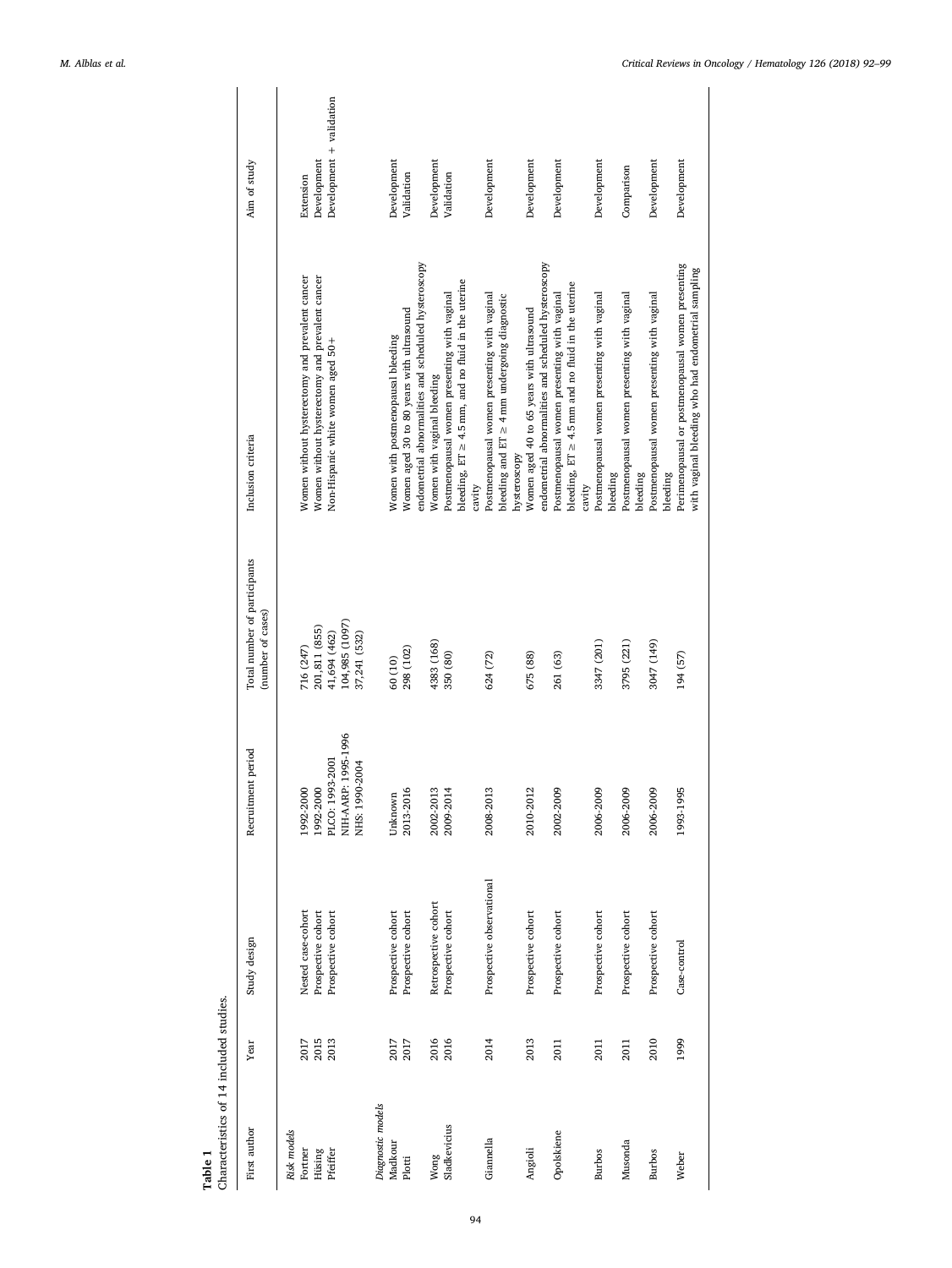#### <span id="page-3-0"></span>Table 2

Overview of predictors included in risk models and diagnostic models for endometrial cancer.

|                                                                                                                                                                                                                     | Age                                                         | Age at<br>menopause   | Age at<br>menarche        | <b>BMI</b>                        | (Duration<br>of) HRT use        |                       | (Duration<br>of) OC use | Parity                | Age at FFTP                                            | Menopausal<br>status                | Smoking                         | Biomarkers <sup>2</sup> | Recurrent<br>bleeding                           |
|---------------------------------------------------------------------------------------------------------------------------------------------------------------------------------------------------------------------|-------------------------------------------------------------|-----------------------|---------------------------|-----------------------------------|---------------------------------|-----------------------|-------------------------|-----------------------|--------------------------------------------------------|-------------------------------------|---------------------------------|-------------------------|-------------------------------------------------|
| Risk models<br>Fortner et al. (2017)<br>Husing et al. (2016)<br>Pfeiffer et al. (2013)                                                                                                                              | X<br>$\mathbf X$<br>X                                       | X<br>$\mathbf X$<br>X | X<br>$\mathbf X$          | X<br>$\mathbf X$<br>X             | X<br>$\mathbf X$<br>$\mathbf X$ | X<br>$\mathbf X$<br>X |                         | X<br>$\mathbf X$<br>X | X<br>$\mathbf X$                                       | X<br>$\mathbf X$<br>X               | X<br>$\mathbf X$<br>$\mathbf X$ | $\mathbf X$             |                                                 |
| Diagnostic models<br>Madkour (2017)<br>Wong et al. (2016)<br>Giannella et al. (2014)<br>Angioli et al. (2013)<br>Opolskiene et al.<br>(2011)<br>Burbos et al. (2011)<br>Burbos et al. (2010)<br>Weber et al. (1999) | XX<br>$\mathbf x$<br>X<br>XXX-<br>X<br>X<br>X<br><b>XXX</b> | X                     |                           | $\mathbf X$<br>X<br>X<br>$X^1X^1$ | <b>XXX</b><br>$\mathbf X$       | X                     |                         | XX<br><b>XXX</b>      |                                                        | XX                                  |                                 |                         | XX<br>$\mathbf X$<br>$\mathbf X$<br>$\mathbf X$ |
|                                                                                                                                                                                                                     | Endometri-<br>al thickness                                  | Hypertension          | Diabetes                  |                                   | <b>VAS</b>                      | Vascularity           | Use of<br>warfarin      |                       | Ill-defined<br>endometrium-<br>myometrium<br>interface | Irregular<br>endometrial<br>midline | Heterogeneous<br>endometrium    | Presence of<br>symptoms | HE4 levels                                      |
| Risk models<br>Fortner et al. (2017)<br>Husing et al. (2016)<br>Pfeiffer et al. (2013)                                                                                                                              |                                                             |                       |                           |                                   |                                 |                       |                         |                       |                                                        |                                     |                                 |                         |                                                 |
| Diagnostic models<br>Madkour (2017)<br>Wong et al. (2016)<br>Giannella et al. (2014)<br>Angioli et al. (2013)<br>Opolskiene et al.<br>(2011)<br>Burbos et al. (2011)                                                | X<br>X<br>$\mathbf X$<br>X<br><b>XXX</b>                    | $\mathbf X$           | X                         |                                   | $\mathbf X$<br>X<br>X           |                       | XX                      | X                     |                                                        | $\mathbf X$                         | X                               | X                       | $\mathbf x$                                     |
| Burbos et al. (2010)<br>Weber et al. (1999)                                                                                                                                                                         | X                                                           | $\mathbf x$           | $\mathbf X$<br><b>XXX</b> |                                   |                                 |                       |                         |                       |                                                        |                                     |                                 |                         |                                                 |

<span id="page-3-2"></span>Abbreviations: BMI (body mass index), FFTP (first full-term pregnancy), HRT (hormone replacement therapy), OC (oral contraceptives), VAS (visual analogue scale).  $^1\,$  Weight was included as predictor instead of BMI.

<span id="page-3-1"></span><sup>2</sup> Biomarkers included: adiponectin, oestrone, IL1Ra, TNF $\alpha$  and triglycerides.

prospective cohort design. The sizes of the study populations were large: 146,679 (1559 with cancer) (Pfeiff[er et al., 2013](#page-7-1)) and 201,811 (855 with cancer) ([Husing et al., 2016](#page-6-6)). Inclusion criteria were similar for the two studies.

#### 3.1.2. Outcome and predictors

Cases were identified through record linkage with regional cancer registries, linkage to health insurance records, active follow-up of study subjects and systematic requests of patient records from pathology registries in the European study ([Husing et al., 2016\)](#page-6-6). Identification of cases in the other study was done via linkage with state cancer registries, annual study updates and reviews of medical records ([Pfei](#page-7-1)ffer [et al., 2013](#page-7-1)). Both studies included predictors that were previously associated with endometrial cancer. The European study handled most of the continuous predictors as a linear term and centered them at the median ([Husing et al., 2016](#page-6-6)), while the other study categorized all continuous predictors (Pfeiff[er et al., 2013\)](#page-7-1). Both studies investigated interaction effects between predictors and had an EPV above ten.

## 3.1.3. Model development

Both studies encountered incomplete data. The US study created an indicator variable for the predictor (benign breast disease) with 20% missing data and excluded all women with missing data for other predictors (Pfeiff[er et al., 2013\)](#page-7-1). The other study used a single, simple imputation for the missing data ([Husing et al., 2016](#page-6-6)). Both prediction models were developed with Cox proportional hazard regression for the relative risks with an additional cause specific competing risk analysis to enable computation of the age specific absolute risk of developing endometrial cancer. The two studies used a stepwise backward selection procedure to identify the strongest predictors, with alpha 0.01 (Pfeiff[er et al., 2013](#page-7-1)) and 0.1 ([Husing et al., 2016](#page-6-6)). The developed models both included the predictors age at menopause, BMI, parity, (duration of) oral contraceptives and menopausal hormone therapy (MHT) use, and smoking. The European model also included age at menarche, age at first full term pregnancy, and an interaction term between age at menarche and BMI. The US model included an interaction term of MHT use and BMI  $\langle$  25 kg/m<sup>2</sup> ([Table 2](#page-3-0)). The European study used a bootstrap sample procedure followed by linear shrinkage to improve internal validity [\(Husing et al., 2016](#page-6-6)).

#### 3.1.4. Model performance and validation

The US study used independent data from the Nurses' Health Study (NHS) to assess model performance. The validation dataset consisted of 37,241 participants and 532 cases. Performance of the risk model in the external dataset was assessed with the c-statistic (0.68 [0.66–0.70]) and expected versus observed ratio (E/O ratio) (1.20 [1.11–1.30]) ([Table 3](#page-4-0)).

The European study used five-fold cross validation; no specification was given about the split of the data. The discriminative ability was assessed with the c-statistic (0.77 [0.68–0.85]) and the calibration with the E/O ratio (0.99) and the Hosmer-Lemeshow test ( $p = 0.08$ ). The integrated discrimination index (IDI) was also estimated (0.18% [0.04-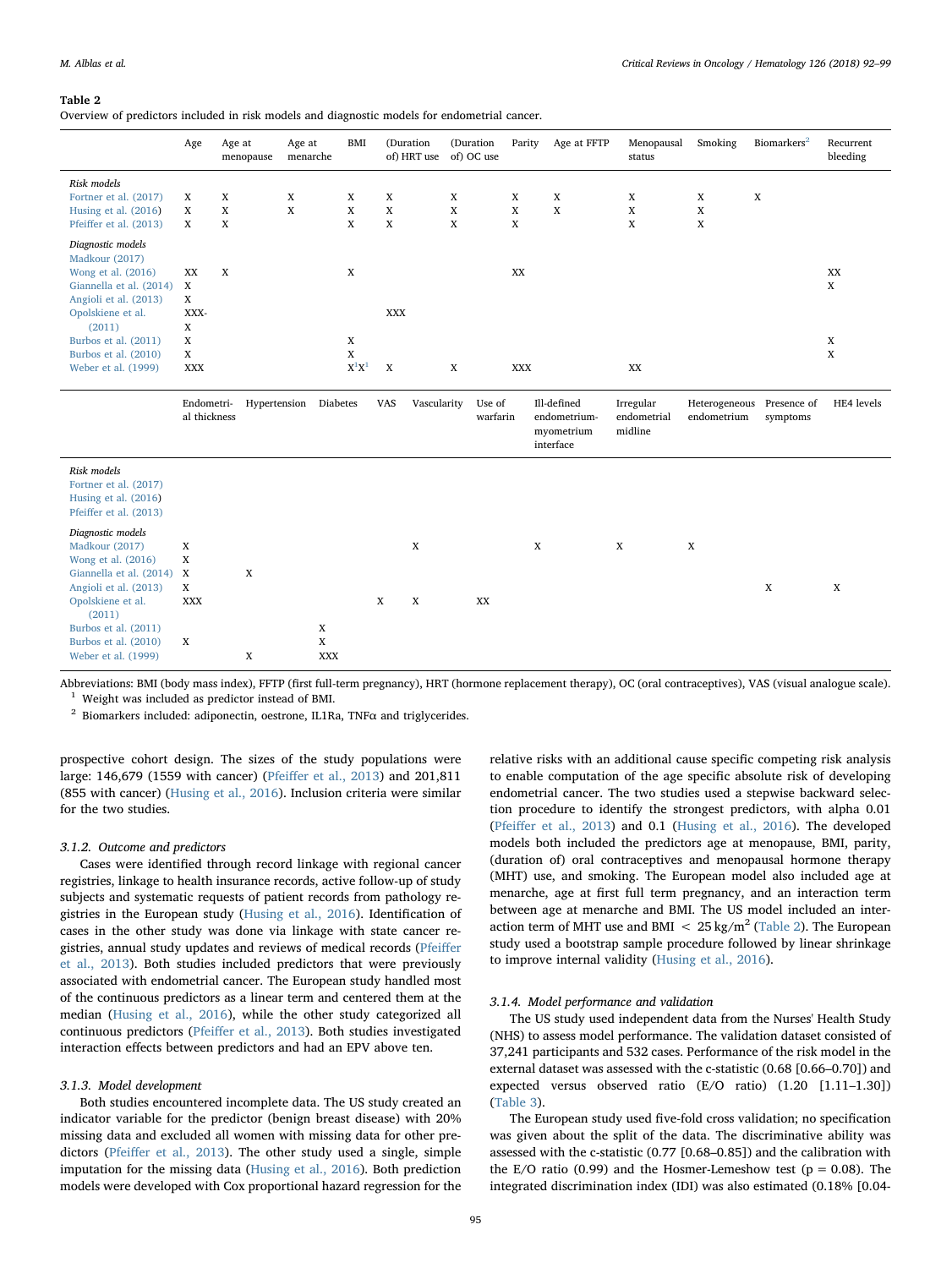#### M. Alblas et al. *Critical Reviews in Oncology / Hematology 126 (2018) 92–99*

#### <span id="page-4-0"></span>Table 3

Model performance and validation measures.

|                          | E/O ratio | Hosmer-Lemeshow test | c-statistic         | Internal validation | External validation |
|--------------------------|-----------|----------------------|---------------------|---------------------|---------------------|
| Risk models              |           |                      |                     |                     |                     |
| Fortner et al. (2017)    |           |                      | $0.64$ [0.60-0.69]  | X                   |                     |
| Husing et al. (2016)     | X         | X                    | $0.77$ [0.68-0.85]  | X                   |                     |
| Pfeiffer et al. (2013)   | X         |                      | $0.68$ [0.66-0.70]  |                     | X                   |
| Diagnostic models        |           |                      |                     |                     |                     |
| Madkour (2017)           |           |                      | 0.95                |                     |                     |
| Wong et al. (2016)       |           |                      | $0.71$ [0.66-0.75]  | X                   |                     |
|                          |           |                      | $0.93$ [0.90-0.95]  | X                   |                     |
| Giannella et al. (2014)  |           |                      | $0.88$ [0.84-0.91]  | X                   |                     |
| Angioli et al. (2013)    |           |                      | $0.957$ [0.91-0.98] | X                   | $X^2$               |
| Opolskiene et al. (2011) |           |                      | $0.74$ [0.67-0.81]  |                     |                     |
|                          |           |                      | $0.82$ [0.76-0.87]  |                     |                     |
|                          |           |                      | $0.89$ [0.84-0.94]  |                     |                     |
|                          |           |                      | $0.91$ [0.87-0.95]  |                     | $X^1$               |
| Burbos et al. (2011)     |           |                      | $0.73$ [0.70-0.77]  |                     | $X^1$               |
| Burbos et al. (2010)     |           |                      | 0.77                | X                   |                     |
| Weber et al. (1999)      |           |                      | 0.75                | X                   |                     |
|                          |           |                      | 0.74                | X                   |                     |
|                          |           |                      | 0.66                | X                   |                     |

<span id="page-4-2"></span>= external validation was performed by Sladkevicius et al.

<span id="page-4-1"></span>= external validation was performed by Plotti et al.

0.3]) to examine the difference between the developed model and a model that only included age and country [\(Table 3](#page-4-0)).

The European model was extended with serum-based biomarkers in a separate study [\(Fortner et al., 2017](#page-6-13)). The same population (EPIC cohort) was used for updating, with a nested case-cohort design (716 participants, 247 cases). The biomarkers include adiponectin, total cholesterol, HDL cholesterol, C-peptide, C-reactive protein, androstenedione, DHEAS, oestrone, glucose, IGFBP1, IGFBP2, IL1Ra, IL6, SHBG, testosterone, TNF receptor 1, TNF receptor 2, TNF $\alpha$  and triglycerides. The biomarkers were log2-transformed and adjusted for age, center and menopausal status. Missing data was imputed with mean values. A backward selection procedure with alpha 0.157 was used to select serum-based biomarkers. The improvement of the model was assessed with the c-statistic and showed 0.02 points improvement (from 0.627 to 0.647, corrected for optimism) for the model with all biomarkers, and 0.017 points improvement (from 0.627 to 0.644, corrected for optimism) for the model with selected biomarkers [\(Table 3\)](#page-4-0).

## 3.2. Prediction models for endometrial cancer for symptomatic women (diagnostic models)

#### 3.2.1. Study designs and population

Seven out of eight studies developed diagnostic models in cohorts from Europe ( $n = 5$ ), the Middle East ( $n = 1$ ) or Hong Kong ( $n = 1$ ). One study used a case-control design for model development with participants from the US ([Weber et al., 1999](#page-7-6)) [\(Table 1\)](#page-2-0). Population size varied considerably between studies, from 60 (10 cases) to 4383 (168 cases). Seven studies included women presenting with postmenopausal bleeding. Postmenopausal bleeding was in four studies defined as vaginal bleeding after at least one year of spontaneous amenorrhoea ([Burbos et al., 2010](#page-6-7), [2011;](#page-6-16) [Opolskiene et al., 2011](#page-7-5); [Sladkevicius and](#page-7-7) [Valentin, 2016](#page-7-7)). Two studies extended this definition with a minimum age of 40 years [\(Giannella et al., 2014;](#page-6-8) [Madkour, 2017](#page-6-14)) and one study did not specify any definition [\(Wong et al., 2016](#page-7-2)). Two studies only included women with postmenopausal bleeding and endometrial thickness larger than 4 mm ([Giannella et al., 2014](#page-6-8)) or 4.5 mm ([Opolskiene et al., 2011\)](#page-7-5). One study included women aged 40–65 years with ultrasound endometrial abnormalities (endometrial thickness, polyps and submucous myoma) and scheduled hysteroscopy [\(Angioli](#page-6-15) [et al., 2013](#page-6-15)).

#### 3.2.2. Outcome and predictors

The diagnosis of endometrial cancer in all studies was based on histopathology of the tissue that was obtained during endometrial sampling. Two studies restricted endometrial sampling to women with endometrial thickness over 5 mm, based on transvaginal ultrasonic scanning [\(Burbos et al., 2010](#page-6-7), [2011\)](#page-6-16).

All studies included age as predictor in the multivariable modelling, complemented with epidemiological predictors, such as BMI and parity, or clinical predictors such as endometrial thickness and the presence of hypertension. One study also included HE4 (Human Epididymis Protein 4) levels, a tumour marker that can be obtained via a blood test. Six out of eight studies had an EPV of more than ten, the other studies had an EPV of 8 ([Weber et al., 1999\)](#page-7-6) and below 1 ([Madkour, 2017](#page-6-14)). Continuous predictors were kept continuous in seven studies [\(Wong et al.,](#page-7-2) [2016;](#page-7-2) Burbos [et al., 2010;](#page-6-7) [Giannella et al., 2014;](#page-6-8) [Weber et al., 1999](#page-7-6); [Burbos et al., 2011;](#page-6-16) [Opolskiene et al., 2011;](#page-7-5) [Angioli et al., 2013\)](#page-6-15), one study dichotomized the continuous predictors [\(Madkour, 2017\)](#page-6-14).

#### 3.2.3. Model development

Five studies [\(Wong et al., 2016](#page-7-2); [Burbos et al., 2010](#page-6-7); [Weber et al.,](#page-7-6) [1999;](#page-7-6) [Burbos et al., 2011;](#page-6-16) [Opolskiene et al., 2011](#page-7-5)) mentioned the presence of missing data, but the handling of missing data was described in only one study [\(Wong et al., 2016](#page-7-2)). Wong et al. imputed the mean for some variables and assigned the category 'multiparous' to women with missing data for the variable parity, as preliminary analysis showed no significance for this missing category. All studies used logistic regression analyses for model development. Six studies performed a preselection of predictors based on univariable analyses, with a p-value of 0.20 [\(Wong et al., 2016](#page-7-2); [Weber et al., 1999\)](#page-7-6) or p-value of 0.05 [\(Giannella et al., 2014](#page-6-8); [Opolskiene et al., 2011](#page-7-5); [Madkour, 2017](#page-6-14); [Angioli et al., 2013\)](#page-6-15). The methods and criteria for selection of predictors during multivariable modelling varied among the studies. Forward selection, backward selection and full model approaches were used. Selection was based on p-values of 0.05 in five studies [\(Wong](#page-7-2) [et al., 2016;](#page-7-2) [Giannella et al., 2014;](#page-6-8) [Weber et al., 1999](#page-7-6); [Opolskiene et al.,](#page-7-5) [2011;](#page-7-5) [Angioli et al., 2013\)](#page-6-15). One study did not clearly report the methods that were used during multivariable modelling ([Madkour,](#page-6-14) [2017\)](#page-6-14). The predictors that were included in the developed models varied, ranging from models with mostly epidemiological predictors, to models that only included predictors related to abnormalities of the endometrium ([Table 2](#page-3-0)).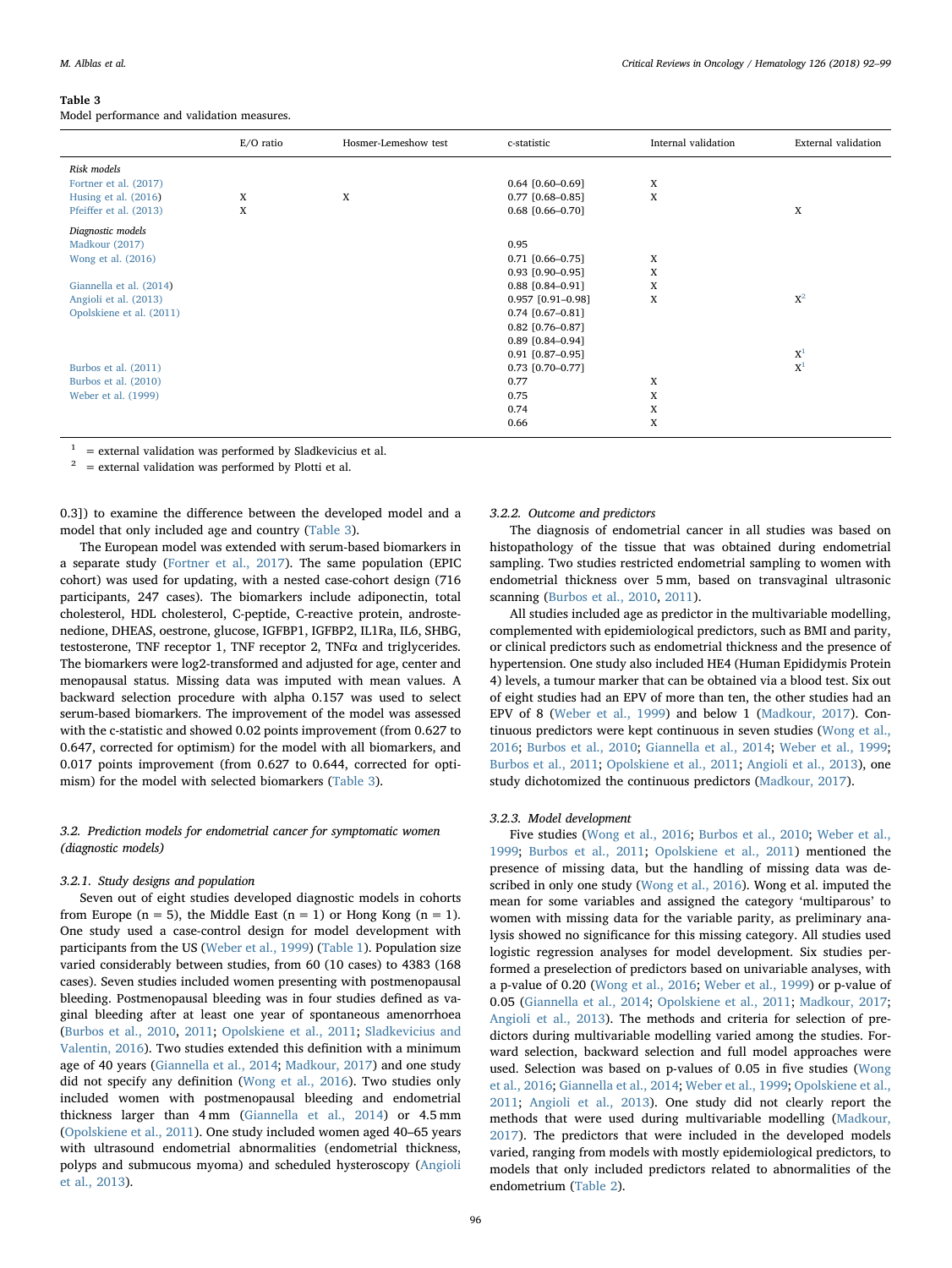## 3.2.4. Model performance and validation

Performance of the diagnostic models was assessed with measures specific for diagnostic tests such as sensitivity and specificity  $(n = 7)$ , positive and negative likelihood ratio  $(n = 6)$ , positive and negative predictive value ( $n = 5$ ) and the Youden index ( $n = 2$ ). All studies used the area under the ROC curve (AUC), which is the same as the c-statistic in logistic regression analysis, to describe the discriminative ability of the prediction model. The AUC varied from 0.73 to 0.957. The goodness-of-fit was assessed with the Hosmer-Lemeshow test in two studiesx ([Giannella et al., 2014;](#page-6-8) [Weber et al., 1999](#page-7-6)). Three studies [\(Wong et al.,](#page-7-2) [2016;](#page-7-2) [Giannella et al., 2014](#page-6-8); [Angioli et al., 2013\)](#page-6-15) used internal validation with a split-sample method, with a split into two equal parts ([Giannella et al., 2014\)](#page-6-8) or in three parts ([Wong et al., 2016;](#page-7-2) [Angioli](#page-6-15) [et al., 2013](#page-6-15)) (two third for model development, one third for validation).

One study [\(Sladkevicius and Valentin, 2016](#page-7-7)) assessed the added value of endometrial thickness to a model that included only clinical predictors. Two external validation studies of diagnostic models were found. Both studies were temporal validations, as data for model development and external validation was collected in the same hospital but data used in the validation was more recent. The authors of the external validation studies were involved in the original model development. Both studies used a prospective cohort to validate the developed model with sample sizes of 80 women with cancer ([Sladkevicius](#page-7-7) [and Valentin, 2016](#page-7-7)) and 102 women with cancer [\(Plotti et al., 2017](#page-7-8)). One study described the performance of the models in the external data with the AUC, which was comparable to the performance in the original data(AUC of 0.89 and 0.91 (0.91 and 0.89 in the original data respectively)) [\(Sladkevicius and Valentin, 2016](#page-7-7)). The calibration was shown with calibration plots, without further specification of the intercept and slope. One study described the model performance with the predicted and observed number of malignant cases (93 predicted versus 102 observed) and benign cases (187 predicted versus 196 observed) and used a predefined cut-off point to determine the sensitivity, specificity, and the positive and negative predictive value. The model showed improved performance in terms of sensitivity (94% versus 89%) and positive predictive value (0.91 versus 0.73).

## 4. Discussion

This review shows the reported prediction models for risk of endometrial cancer in the general population and presence of endometrial cancer in symptomatic women. Most models were developed and validated in European and Northern American populations. One of the two risk models was externally validated in a large independent cohort (Pfeiff[er et al., 2013](#page-7-1)). Only three of the fourteen diagnostic models were externally validated in a temporal validation study ([Sladkevicius and](#page-7-7) [Valentin, 2016](#page-7-7); [Plotti et al., 2017\)](#page-7-8). No head to head comparison of developed models was found.

Age was included in almost all models; BMI and parity were also frequently included. The risk models further included variables related to the reproductive history of women, hormone use, and smoking. All these predictors are known for the relation with developing endometrial cancer [\(Smith et al., 2003](#page-7-9); [Beral et al., 2005](#page-6-17); [Lesko et al.,](#page-6-18) [1985;](#page-6-18) Hinkula [et al., 2002;](#page-6-19) [Kitson et al., 2017](#page-6-20)). The relation between age and the development of several types of cancer has been most extensively described [\(DePinho, 2000;](#page-6-21) [Balducci and Ershler, 2005](#page-6-22); [Anisimov, 2003](#page-6-23)). In the diagnostic models clinical predictors were more important, such as endometrial thickness, recurrent bleeding and insulin resistance.

Shortcomings in methodology were found in almost all studies, which is consistent with the findings from other systematic reviews on prediction models in different research areas [\(Damen et al., 2016](#page-6-10); [Mushkudiani et al., 2008](#page-7-4); [Collins et al., 2013](#page-6-24); [Bouwmeester et al.,](#page-6-25) [2012\)](#page-6-25). Information on handling of this missing data was limited. Nine (Pfeiff[er et al., 2013;](#page-7-1) [Wong et al., 2016](#page-7-2); [Husing et al., 2016;](#page-6-6) [Burbos](#page-6-7)

[et al., 2010;](#page-6-7) [Fortner et al., 2017](#page-6-13); [Weber et al., 1999;](#page-7-6) [Burbos et al., 2011](#page-6-16); [Opolskiene et al., 2011;](#page-7-5) [Sladkevicius and Valentin, 2016](#page-7-7)) out of fourteen studies mentioned the presence of missing data, of which four studies (Pfeiff[er et al., 2013](#page-7-1); [Wong et al., 2016;](#page-7-2) [Husing et al., 2016](#page-6-6); [Fortner et al., 2017\)](#page-6-13) described the handling of the missing data. Handling varied from creating an indicator variable for the missing data to single, simple imputation. A previous simulation study has shown that the indicator method will lead to biased results, even when the missing data is missing completely at random [\(Donders et al., 2006](#page-6-26)). None of the models used multiple imputation, while this is considered the preferred method [\(Donders et al., 2006;](#page-6-26) [Marshall et al., 2010\)](#page-6-27).

The way of identifying the strongest predictors varied between the models. Both forward and backward procedures were used with different stopping rules. The choice for a stopping rule has an influence on the number of predictors that will be selected during the modelling process, which may result in overfitting depending on the sample size ([Steyerberg, 2009\)](#page-7-10). Six out of eight studies with diagnostic models ([Wong et al., 2016](#page-7-2); [Giannella et al., 2014;](#page-6-8) [Weber et al., 1999](#page-7-6); [Opolskiene et al., 2011;](#page-7-5) [Madkour, 2017;](#page-6-14) Angioli [et al., 2013\)](#page-6-15) used a rather stringent p-value of 0.05 during multivariable modelling, while samples sizes were relatively small. Two of these diagnostic models had an EPV below ten, which might contribute to overfitting of the prediction model, resulting in too extreme predictions for new patients. Especially the performance (c-statistic of 0.95) of the model with EPV below 1 might be too optimistic, and will probably deteriorate during external validation.

Reproducibility of the results can be studied with internal validation ([Steyerberg and Vergouwe, 2014\)](#page-7-11). Bootstrapping is considered the most efficient method to study internal validity in small datasets [\(Moons](#page-6-28) [et al., 2012](#page-6-28)). Three studies [\(Husing et al., 2016;](#page-6-6) [Fortner et al., 2017](#page-6-13); [Weber et al., 1999\)](#page-7-6) used bootstrapping to internally validate the developed models and three studies ([Wong et al., 2016;](#page-7-2) [Giannella et al.,](#page-6-8) [2014;](#page-6-8) [Angioli et al., 2013](#page-6-15)) used a split-sample. Remarkable is the use of bootstrapping in the EPIC study, as their sample size was large (855 women with cancer) and bootstrapping might therefore be considered unnecessary as overfitting and optimism is limited in such large sample sizes ([Steyerberg, 2009](#page-7-10)).

It is important to assess the validity of a model in independent data from a different setting (geographical validation) or from a more recent time period (temporal validation) ([Steyerberg, 2009;](#page-7-10) [Altman and](#page-6-29) [Royston, 2000;](#page-6-29) [Justice et al., 1999\)](#page-6-30). Three studies performed an external validation, in which the models showed relatively good performance in the independent data (Pfeiff[er et al., 2013](#page-7-1); [Sladkevicius and](#page-7-7) [Valentin, 2016;](#page-7-7) [Plotti et al., 2017\)](#page-7-8). One model (Pfeiff[er et al., 2013\)](#page-7-1) overestimated the number of cases, indicating suboptimal calibration in the large. This was related to the difference in average risk in the population that was used for model development. Miscalibration in the large is often found and can easily be adjusted for [\(te Velde et al., 2014](#page-7-12); [Vergouwe et al., 2010\)](#page-7-13).

The two risk models included in this review have moderate discriminative ability, which did not improve substantially by updating the model with serum-based biomarkers. This implies that new information may be needed to improve the model performance. Improvement is necessary because implementing a model with poor discriminative ability has little value in practice. New information can for example be found in the field of epigenetics. Current developments in other research areas have already shown that the epigenome contains objective information on environmental exposure and can be useful for making risk predictions. Alterations in DNA methylation were shown to be the consequence of adiposity. The change in DNA methylation predicted the risk of developing type 2 diabetes ([Wahl et al., 2017\)](#page-7-14). In addition, the hypomethylation of the aryl hydrocarbon receptor repressor (AHRR) gene holds information on former smoking status, which might contribute to risk predictions of lung cancer ([Bojesen](#page-6-31) [et al., 2017](#page-6-31)). Further, the methylation of peripheral blood cell DNA can serve as a predictor for the risk of developing breast cancer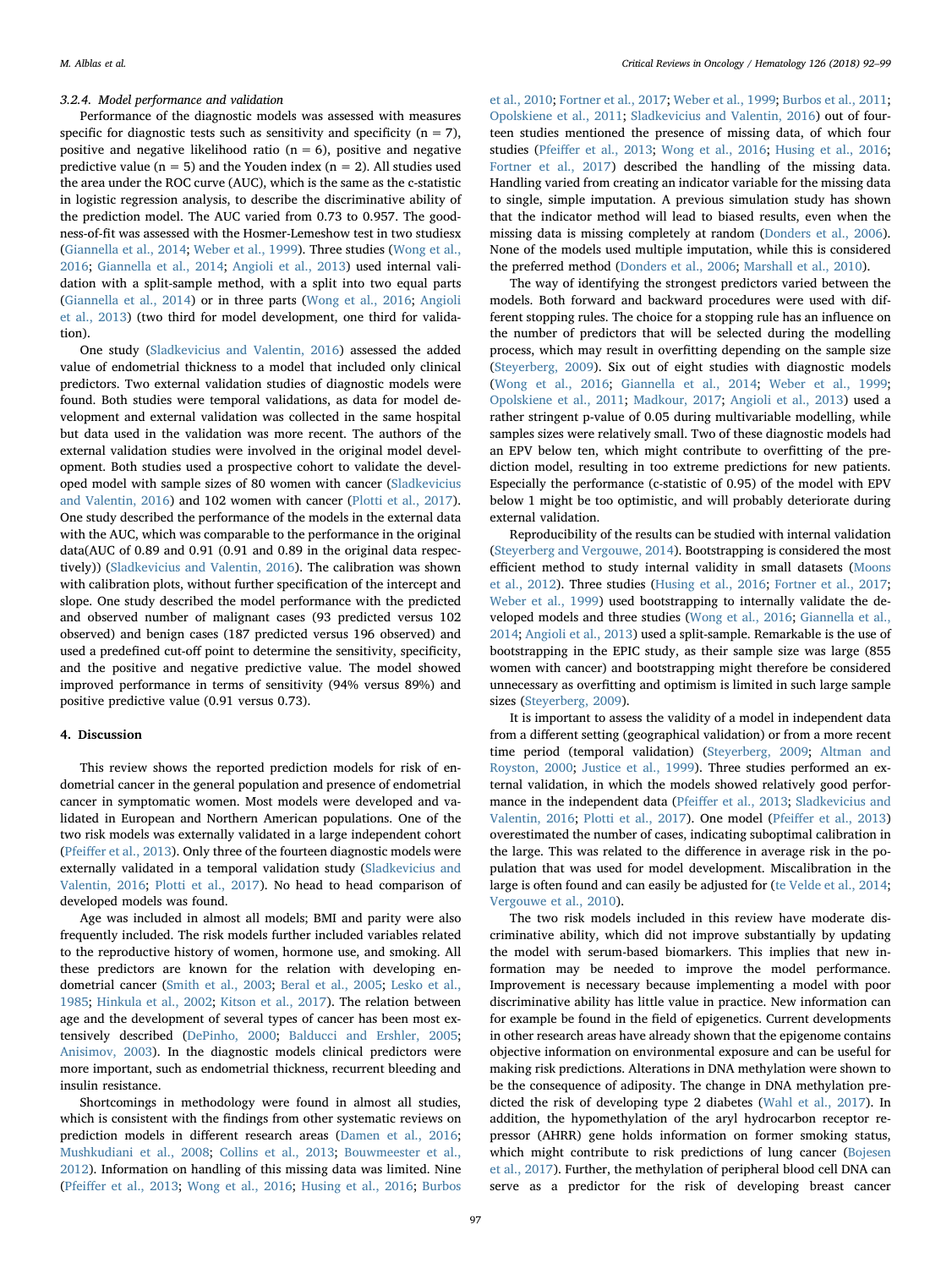([Widschwendter et al., 2008\)](#page-7-15). Adding information from the epigenome to existing risk prediction models likely improves their performance, as information from the epigenome is less error-prone and may therefore hold more information than data from questionnaires [\(Ladd-Acosta and](#page-6-32) [Fallin, 2016](#page-6-32); [Pashayan et al., 2016\)](#page-7-16). Adding genetic information for instance on mutations in mismatch repair genes, as seen in Lynch syndrome, may also improve model performance. Women with Lynch syndrome have approximately a 20–60% cumulative lifetime risk of developing endometrial cancer and Lynch syndrome is responsible for 2-5% of all endometrial cancer cases [\(Meyer et al., 2009\)](#page-6-33).

The total number of studies included in this review is relatively small, especially the number of models that predict the risk of developing endometrial cancer in the general population. Despite extensive searches no additional studies were found. The small number of studies may have an influence on the overview of selected predictors, as more studies might give a more complete and representative reflection of important predictors.

In conclusion, only a few models have been developed to predict endometrial cancer in asymptomatic or symptomatic women. The usefulness of most of the models is unclear considering methodological shortcomings and lack of external validation and head to head comparisons of models. Developed risk models should be externally validated and extended with new predictors, such as genetic and epigenetic risk predictors, to improve model performance. Future research on diagnostic models should focus on external validation and creating models with larger sample sizes, which could be realized with individual patients data meta-analysis.

#### S1 – Search strategy

('endometrium tumor'/exp OR (((endometri\*) NEAR/3 (cancer\* OR neoplas\* OR tumo\* OR malign\* OR carcinom\* OR adenocarcinom\* OR sarcoma\*))):ab,ti) AND (("Risk function" OR 'risk assessment'/exp OR "risk functions" OR "risk equation\*" OR "risk chart\*" OR (risk NEAR/3 tool\*) OR "risk assessment function\*" OR "risk assessor" OR "risk calculation\*" OR "risk calculator\*" OR "risk factor\* calculator\*" OR "risk factor\* calculation\*" OR "risk table\*" OR "risk threshold\*" OR "risk scoring method\*" OR "scoring scheme\*" OR "risk scoring system\*" OR "risk prediction\*" OR "predictive instrument\*" OR "project\* risk\*") OR (('decision support system'/exp OR 'algorithm'/exp OR algorithm\* OR algorythm\* OR "predictive model\*" OR "prognos\* model\*" OR "treatment decision\*" OR "scoring method\*" OR (prediction\* NEAR/3) method\*) OR (prognos\* OR incidence\* NEAR/3 model\*)) AND ('risk factor'/exp OR 'risk assessment'/exp OR (risk\* NEAR/1 assess\*) OR "risk factor\*"))) NOT ([Conference Abstract]/lim OR [Letter]/lim OR [Note]/lim OR [Editorial]/lim).

#### Financial support

The project leading to this application has received funding from the European Union's Horizon 2020 research and innovation programme under grant agreement No. 634570 (FORECEE).

## Conflict of interest statement

Maaike Alblas, Ewout W. Steyerberg and Yvonne Vergouwe report grants from European Union's Horizon 2020 Research and Innovation Programme during the conduct of the study; Dr. Widschwendter reports grants from University College London, during the conduct of the study; Kimberley B. Velt and Nora Pashayan have nothing to disclose.

#### References

<span id="page-6-29"></span>[Altman, D.G., Royston, P., 2000. What do we mean by validating a prognostic model?](http://refhub.elsevier.com/S1040-8428(17)30502-4/sbref0005) [Stat. Med. 19, 453](http://refhub.elsevier.com/S1040-8428(17)30502-4/sbref0005)–473.

[\(risk of endometrial malignancy\): a proposal for a new scoring system to evaluate risk](http://refhub.elsevier.com/S1040-8428(17)30502-4/sbref0010) [of endometrial malignancy. Clin. Cancer Res. 19, 5733](http://refhub.elsevier.com/S1040-8428(17)30502-4/sbref0010)–5739.

- <span id="page-6-23"></span>[Anisimov, V.N., 2003. The relationship between aging and carcinogenesis: a critical ap](http://refhub.elsevier.com/S1040-8428(17)30502-4/sbref0015)[praisal. Crit. Rev. Oncol. Hematol. 45, 277](http://refhub.elsevier.com/S1040-8428(17)30502-4/sbref0015)–304.
- <span id="page-6-22"></span>[Balducci, L., Ershler, W.B., 2005. Cancer and ageing: a nexus at several levels. Nat. Rev.](http://refhub.elsevier.com/S1040-8428(17)30502-4/sbref0020) [Cancer 5, 655](http://refhub.elsevier.com/S1040-8428(17)30502-4/sbref0020)–662.
- <span id="page-6-17"></span>[Beral, V., Bull, D., Reeves, G., Million Women Study C, 2005. Endometrial cancer and](http://refhub.elsevier.com/S1040-8428(17)30502-4/sbref0025) [hormone-replacement therapy in the Million Women Study. Lancet 365, 1543](http://refhub.elsevier.com/S1040-8428(17)30502-4/sbref0025)–1551.
- <span id="page-6-31"></span>[Bojesen, S.E., Timpson, N., Relton, C., Davey Smith, G., Nordestgaard, B.G., 2017. AHRR](http://refhub.elsevier.com/S1040-8428(17)30502-4/sbref0030) [\(cg05575921\) hypomethylation marks smoking behaviour, morbidity and mortality.](http://refhub.elsevier.com/S1040-8428(17)30502-4/sbref0030) [Thorax 72, 646](http://refhub.elsevier.com/S1040-8428(17)30502-4/sbref0030)–653.
- <span id="page-6-25"></span>Bouwmeester, W., Zuithoff[, N.P., Mallett, S., Geerlings, M.I., Vergouwe, Y., Steyerberg,](http://refhub.elsevier.com/S1040-8428(17)30502-4/sbref0035) [E.W., et al., 2012. Reporting and methods in clinical prediction research: a systematic](http://refhub.elsevier.com/S1040-8428(17)30502-4/sbref0035) [review. PLoS Med. 9, 1](http://refhub.elsevier.com/S1040-8428(17)30502-4/sbref0035)–12.
- <span id="page-6-7"></span>[Burbos, N., Musonda, P., Giarenis, I., Shiner, A.M., Giamougiannis, P., Morris, E.P., et al.,](http://refhub.elsevier.com/S1040-8428(17)30502-4/sbref0040) [2010. Predicting the risk of endometrial cancer in postmenopausal women presenting](http://refhub.elsevier.com/S1040-8428(17)30502-4/sbref0040) [with vaginal bleeding: the Norwich DEFAB risk assessment tool. Br. J. Cancer 102,](http://refhub.elsevier.com/S1040-8428(17)30502-4/sbref0040) 1201–[1206](http://refhub.elsevier.com/S1040-8428(17)30502-4/sbref0040).
- <span id="page-6-16"></span>[Burbos, N., Musonda, P., Duncan, T.J., Crocker, S.G., Morris, E.P., Nieto, J.J., 2011.](http://refhub.elsevier.com/S1040-8428(17)30502-4/sbref0045) [Estimating the risk of endometrial cancer in symptomatic postmenopausal women: a](http://refhub.elsevier.com/S1040-8428(17)30502-4/sbref0045) [novel clinical prediction model based on patients' characteristics. Int. J. Gynecol.](http://refhub.elsevier.com/S1040-8428(17)30502-4/sbref0045) [Cancer 21, 500](http://refhub.elsevier.com/S1040-8428(17)30502-4/sbref0045)–506.
- <span id="page-6-3"></span>[Collaboration NCDRF, 2016. Trends in adult body-mass index in 200 countries from 1975](http://refhub.elsevier.com/S1040-8428(17)30502-4/sbref0050) [to 2014: a pooled analysis of 1698 population-based measurement studies with 19.2](http://refhub.elsevier.com/S1040-8428(17)30502-4/sbref0050) [million participants. Lancet 387, 1377](http://refhub.elsevier.com/S1040-8428(17)30502-4/sbref0050)–1396.
- <span id="page-6-24"></span>[Collins, G.S., Omar, O., Shanyinde, M., Yu, L.M., 2013. A systematic review](http://refhub.elsevier.com/S1040-8428(17)30502-4/sbref0055) finds pre[diction models for chronic kidney disease were poorly reported and often developed](http://refhub.elsevier.com/S1040-8428(17)30502-4/sbref0055) [using inappropriate methods. J. Clin. Epidemiol. 66, 268](http://refhub.elsevier.com/S1040-8428(17)30502-4/sbref0055)–277.
- <span id="page-6-10"></span>[Damen, J.A., Hooft, L., Schuit, E., Debray, T.P., Collins, G.S., Tzoulaki, I., et al., 2016.](http://refhub.elsevier.com/S1040-8428(17)30502-4/sbref0060) [Prediction models for cardiovascular disease risk in the general population: sys](http://refhub.elsevier.com/S1040-8428(17)30502-4/sbref0060)[tematic review. Bmj 353, i2416.](http://refhub.elsevier.com/S1040-8428(17)30502-4/sbref0060)
- <span id="page-6-21"></span>[DePinho, R.A., 2000. The age of cancer. Nature 408, 248](http://refhub.elsevier.com/S1040-8428(17)30502-4/sbref0065)–254.
- <span id="page-6-2"></span>Dixon, J.B., 2010. The eff[ect of obesity on health outcomes. Mol. Cell Endocrinol. 316,](http://refhub.elsevier.com/S1040-8428(17)30502-4/sbref0070) 104–[108](http://refhub.elsevier.com/S1040-8428(17)30502-4/sbref0070).
- <span id="page-6-26"></span>[Donders, A.R., van der Heijden, G.J., Stijnen, T., Moons, K.G., 2006. Review: a gentle](http://refhub.elsevier.com/S1040-8428(17)30502-4/sbref0075) [introduction to imputation of missing values. J. Clin. Epidemiol. 59, 1087](http://refhub.elsevier.com/S1040-8428(17)30502-4/sbref0075)–1091.
- <span id="page-6-0"></span>[Ferlay, J., Steliarova-Foucher, E., Lortet-Tieulent, J., Rosso, S., Coebergh, J.W., Comber,](http://refhub.elsevier.com/S1040-8428(17)30502-4/sbref0080) [H., et al., 2013. Cancer incidence and mortality patterns in Europe: estimates for 40](http://refhub.elsevier.com/S1040-8428(17)30502-4/sbref0080) [countries in 2012. Eur. J. Cancer 49, 1374](http://refhub.elsevier.com/S1040-8428(17)30502-4/sbref0080)–1403.
- <span id="page-6-13"></span>[Fortner, R.T., Husing, A., Kuhn, T., Konar, M., Overvad, K., Tjonneland, A., et al., 2017.](http://refhub.elsevier.com/S1040-8428(17)30502-4/sbref0085) [Endometrial cancer risk prediction including serum-based biomarkers: results from](http://refhub.elsevier.com/S1040-8428(17)30502-4/sbref0085) [the EPIC cohort. Int. J. Cancer 140, 1317](http://refhub.elsevier.com/S1040-8428(17)30502-4/sbref0085)–1323.
- <span id="page-6-8"></span>[Giannella, L., Mfuta, K., Setti, T., Cerami, L.B., Bergamini, E., Boselli, F., 2014. A risk](http://refhub.elsevier.com/S1040-8428(17)30502-4/sbref0090)[scoring model for the prediction of endometrial cancer among symptomatic post](http://refhub.elsevier.com/S1040-8428(17)30502-4/sbref0090)[menopausal women with endometrial thickness & 4 mm. Biomed. Res. Int. 2014,](http://refhub.elsevier.com/S1040-8428(17)30502-4/sbref0090) [130569](http://refhub.elsevier.com/S1040-8428(17)30502-4/sbref0090).
- <span id="page-6-9"></span>Gull, [B., Karlsson, B., Milsom, I., Granberg, S., 2003. Can ultrasound replace dilation and](http://refhub.elsevier.com/S1040-8428(17)30502-4/sbref0095) [curettage? A longitudinal evaluation of postmenopausal bleeding and transvaginal](http://refhub.elsevier.com/S1040-8428(17)30502-4/sbref0095) [sonographic measurement of the endometrium as predictors of endometrial cancer.](http://refhub.elsevier.com/S1040-8428(17)30502-4/sbref0095) [Am. J. Obstet. Gynecol. 188, 401](http://refhub.elsevier.com/S1040-8428(17)30502-4/sbref0095)–408.
- <span id="page-6-5"></span>[Hecht, J.L., Mutter, G.L., 2006. Molecular and pathologic aspects of endometrial carci](http://refhub.elsevier.com/S1040-8428(17)30502-4/sbref0100)[nogenesis. J. Clin. Oncol. 24, 4783](http://refhub.elsevier.com/S1040-8428(17)30502-4/sbref0100)–4791.
- <span id="page-6-19"></span>[Hinkula, M., Pukkala, E., Kyyronen, P., Kauppila, A., 2002. Grand multiparity and in](http://refhub.elsevier.com/S1040-8428(17)30502-4/sbref0105)[cidence of endometrial cancer: a population-based study in Finland. Int. J. Cancer 98,](http://refhub.elsevier.com/S1040-8428(17)30502-4/sbref0105) 912–[915](http://refhub.elsevier.com/S1040-8428(17)30502-4/sbref0105).
- <span id="page-6-6"></span>[Husing, A., Dossus, L., Ferrari, P., Tjonneland, A., Hansen, L., Fagherazzi, G., et al., 2016.](http://refhub.elsevier.com/S1040-8428(17)30502-4/sbref0110) [An epidemiological model for prediction of endometrial cancer risk in Europe. Eur. J.](http://refhub.elsevier.com/S1040-8428(17)30502-4/sbref0110) [Epidemiol. 31, 51](http://refhub.elsevier.com/S1040-8428(17)30502-4/sbref0110)–60.
- <span id="page-6-11"></span>[Ingui, B.J., Rogers, M.A.M., 2001. Searching for clinical prediction rules in medline. J.](http://refhub.elsevier.com/S1040-8428(17)30502-4/sbref0115) [Am. Med. Inf. Assoc.: JAMIA 8, 391](http://refhub.elsevier.com/S1040-8428(17)30502-4/sbref0115)–397.
- <span id="page-6-30"></span>[Justice, A.C., Covinsky, K.E., Berlin, J.A., 1999. Assessing the generalizability of prog](http://refhub.elsevier.com/S1040-8428(17)30502-4/sbref0120)[nostic information. Ann. Intern. Med. 130, 515](http://refhub.elsevier.com/S1040-8428(17)30502-4/sbref0120)–524.
- <span id="page-6-20"></span>[Kitson, S.J., Evans, D.G., Crosbie, E.J., 2017. Identifying high-risk women for endometrial](http://refhub.elsevier.com/S1040-8428(17)30502-4/sbref0125) [cancer prevention strategies: proposal of an endometrial cancer risk prediction](http://refhub.elsevier.com/S1040-8428(17)30502-4/sbref0125) [model. Cancer Prev. Res. \(Phila.\) 10, 1](http://refhub.elsevier.com/S1040-8428(17)30502-4/sbref0125)–13.
- <span id="page-6-1"></span>[Kyrgiou, M., Kalliala, I., Markozannes, G., Gunter, M.J., Paraskevaidis, E., Gabra, H.,](http://refhub.elsevier.com/S1040-8428(17)30502-4/sbref0130) [et al., 2017. Adiposity and cancer at major anatomical sites: umbrella review of the](http://refhub.elsevier.com/S1040-8428(17)30502-4/sbref0130) [literature. Bmj 356, j477](http://refhub.elsevier.com/S1040-8428(17)30502-4/sbref0130).
- <span id="page-6-32"></span>[Ladd-Acosta, C., Fallin, M.D., 2016. The role of epigenetics in genetic and environmental](http://refhub.elsevier.com/S1040-8428(17)30502-4/sbref0135) [epidemiology. Epigenomics 8, 271](http://refhub.elsevier.com/S1040-8428(17)30502-4/sbref0135)–283.
- <span id="page-6-18"></span>[Lesko, S.M., Rosenberg, L., Kaufman, D.W., Helmrich, S.P., Miller, D.R., Strom, B., et al.,](http://refhub.elsevier.com/S1040-8428(17)30502-4/sbref0140) [1985. Cigarette smoking and the risk of endometrial cancer. N. Engl. J. Med. 313,](http://refhub.elsevier.com/S1040-8428(17)30502-4/sbref0140) 593–[596](http://refhub.elsevier.com/S1040-8428(17)30502-4/sbref0140).

<span id="page-6-14"></span><span id="page-6-4"></span>[MacMahon, B., 1974. Risk factors for endometrial cancer. Gynecol. Oncol. 2, 122](http://refhub.elsevier.com/S1040-8428(17)30502-4/sbref0145)–129. [Madkour, N.M., 2017. An ultrasound risk-scoring model for prediction of endometrial](http://refhub.elsevier.com/S1040-8428(17)30502-4/sbref0150)

- [cancer in post-menopausal women \(using IETA terminology\). Middle East. Fertil. Soc.](http://refhub.elsevier.com/S1040-8428(17)30502-4/sbref0150) [J. 22, 201](http://refhub.elsevier.com/S1040-8428(17)30502-4/sbref0150)–205.
- <span id="page-6-27"></span>[Marshall, A., Altman, D.G., Royston, P., Holder, R.L., 2010. Comparison of techniques for](http://refhub.elsevier.com/S1040-8428(17)30502-4/sbref0155) [handling missing covariate data within prognostic modelling studies: a simulation](http://refhub.elsevier.com/S1040-8428(17)30502-4/sbref0155) [study. BMC Med. Res. Methodol. 10, 7.](http://refhub.elsevier.com/S1040-8428(17)30502-4/sbref0155)
- <span id="page-6-12"></span>[Meads, C., Ahmed, I., Riley, R.D., 2012. A systematic review of breast cancer incidence](http://refhub.elsevier.com/S1040-8428(17)30502-4/sbref0160) [risk prediction models with meta-analysis of their performance. Breast Cancer Res.](http://refhub.elsevier.com/S1040-8428(17)30502-4/sbref0160) [Treat. 132, 365](http://refhub.elsevier.com/S1040-8428(17)30502-4/sbref0160)–377.
- <span id="page-6-33"></span>[Meyer, L.A., Broaddus, R.R., Lu, K.H., 2009. Endometrial cancer and Lynch syndrome:](http://refhub.elsevier.com/S1040-8428(17)30502-4/sbref0165) [clinical and pathologic considerations. Cancer Control 16, 14](http://refhub.elsevier.com/S1040-8428(17)30502-4/sbref0165)–22.
- <span id="page-6-28"></span>[Moons, K.G., Kengne, A.P., Woodward, M., Royston, P., Vergouwe, Y., Altman, D.G.,](http://refhub.elsevier.com/S1040-8428(17)30502-4/sbref0170)

<span id="page-6-15"></span>[Angioli, R., Capriglione, S., Aloisi, A., Luvero, D., Cafa, E.V., Dugo, N., et al., 2013. REM](http://refhub.elsevier.com/S1040-8428(17)30502-4/sbref0010)